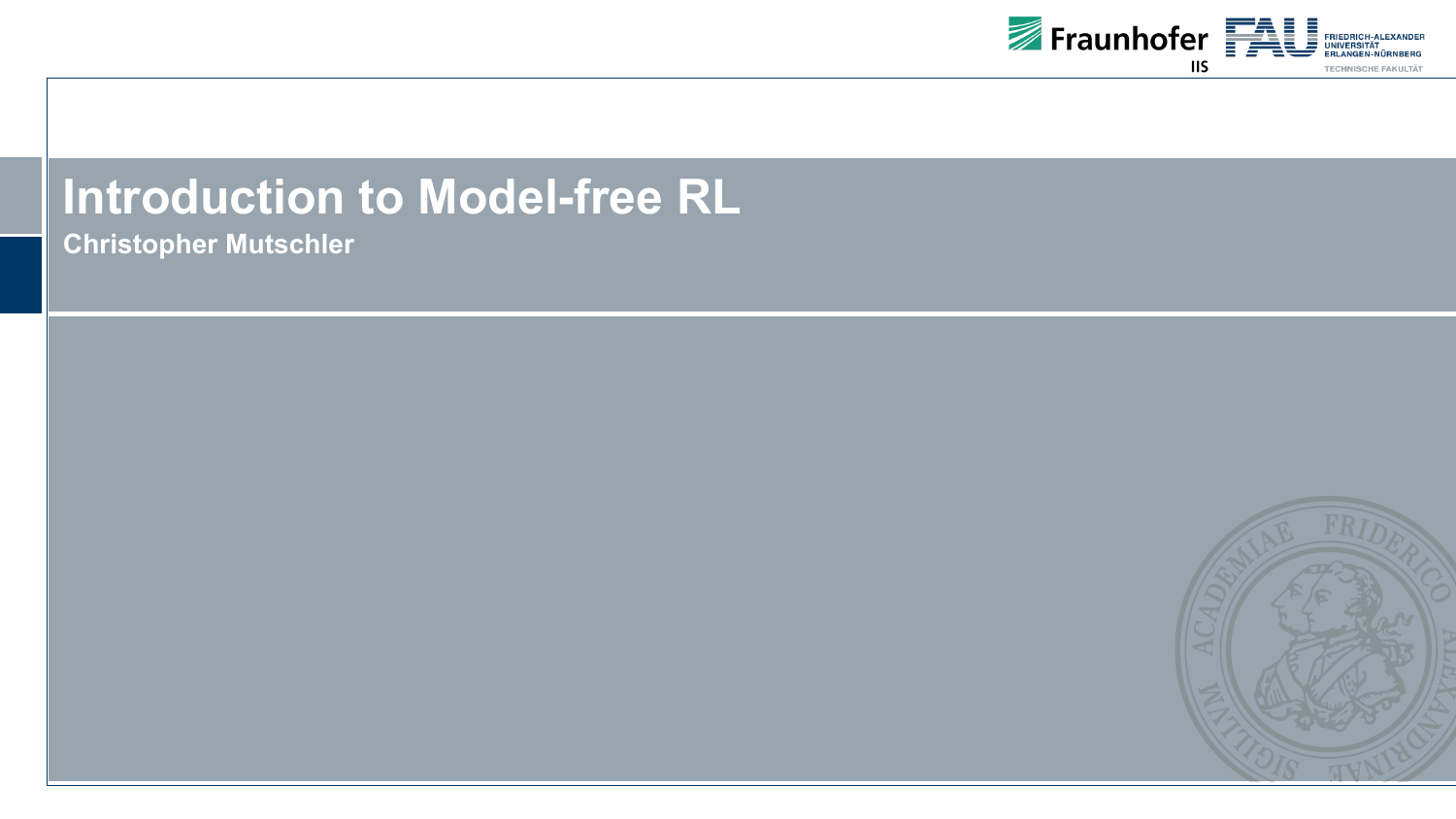

## **Recap: RL, MDPs, DP**

- The general RL setting
	- Agent-Environment-Interface: actions, states, and rewards
	- Agent interacts with the environment over a sequence of discrete time steps (episodic or continual)
	- Policy as a stochastic rule to select actions
- MDPs as tools to describe RL problems
	- Main ingredients: states, actions, state transition probabilities, return, and discount
	- Value functions that describe the expected return following a particular policy
	- Bellman equation as expression of the relationship between the value of a state and the value of its successor states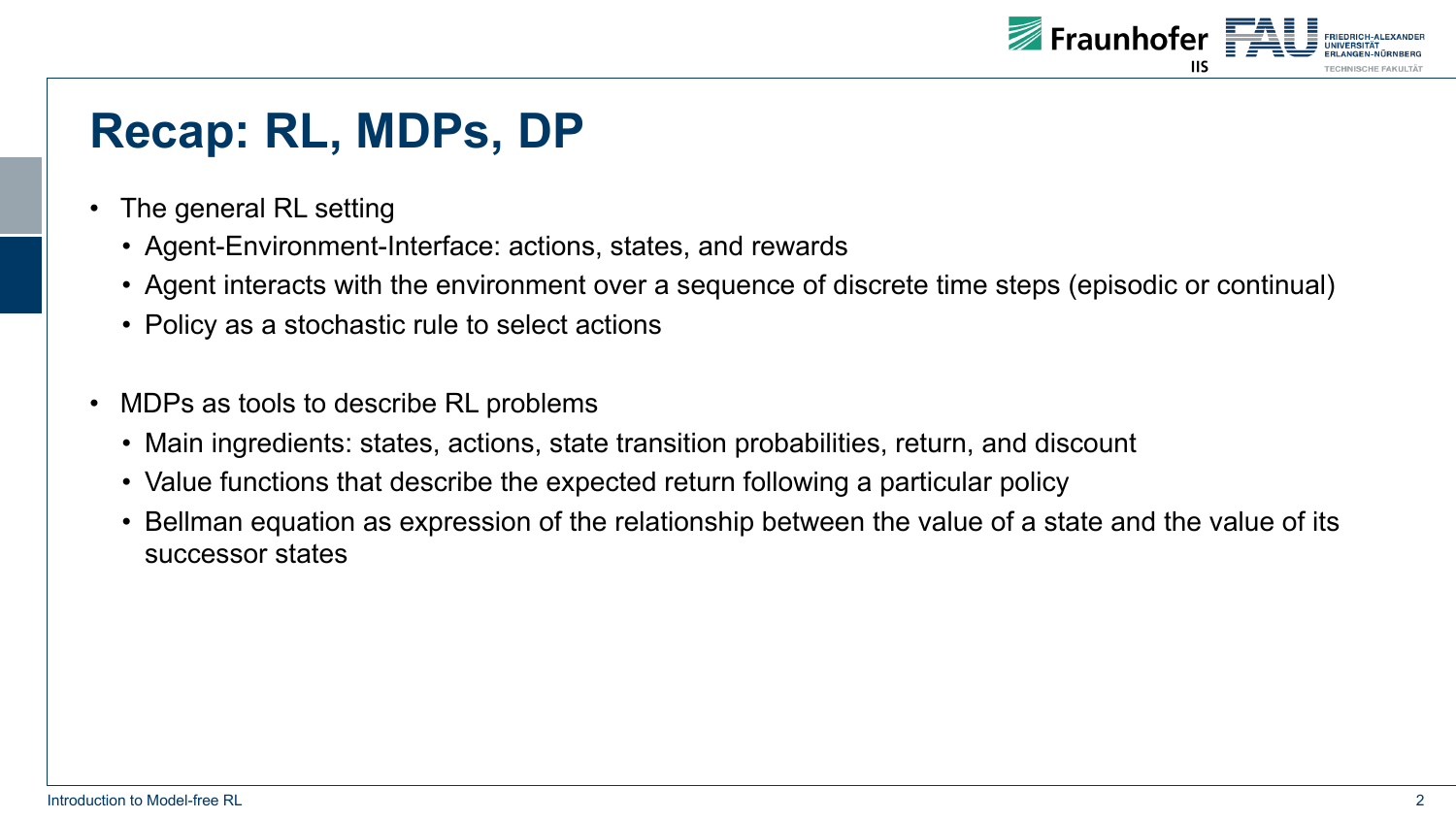

## **Recap: RL, MDPs, DP**

- Dynamic Programming (DP) methods to find optimal controllers
	- DP methods are guaranteed to find optimal solutions for Q and V in polynomial time (in number of states and actions) and are exponentially faster than direct search
	- Policy Iteration computes the value function under a given policy to improve the policy while value iteration directly works on the states
		- Perform sweeps through the state set
		- Implement the Bellman equation update
		- Use bootstrapping
	- Require complete and accurate model of the environment
	- Have limited applicability in practice…
		- …as they need to know the dynamics of the environment!



Sutton, R. S., & Barto, A. G. (2018). Reinforcement learning: An introduction. MIT press.